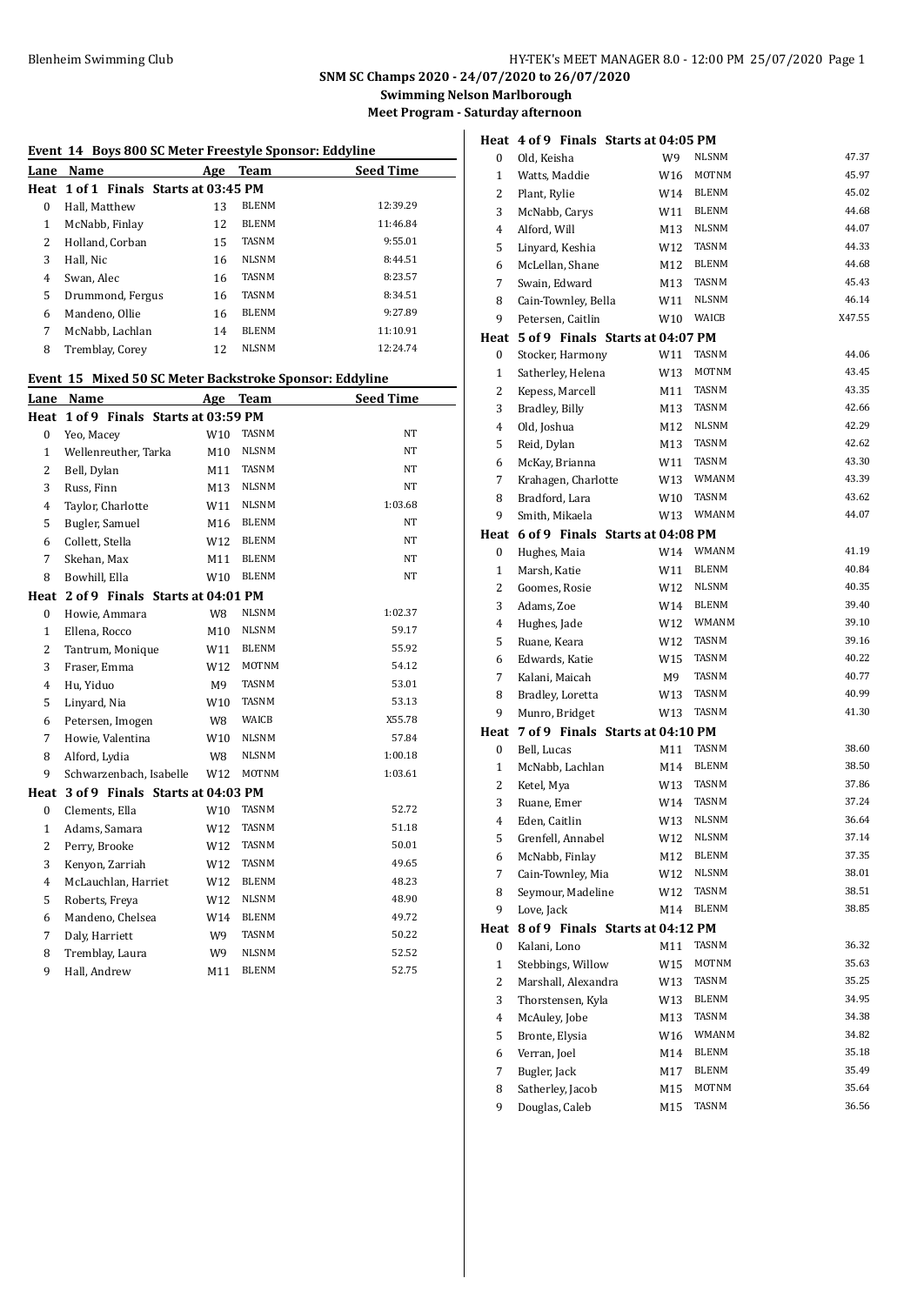**Swimming Nelson Marlborough Meet Program - Saturday afternoon**

## **Heat 9 Finals (#15 Mixed 50 SC Meter Backstroke Sponsor: Eddyline)**

| 0 | Ellis, Lucy       | W13             | <b>QESCB</b> | 33.22 |
|---|-------------------|-----------------|--------------|-------|
| 1 | Barton, Cate      | W <sub>15</sub> | NLSNM        | 32.25 |
| 2 | Thurlow, Isabella | W15             | <b>TASNM</b> | 31.08 |
| 3 | Marshall, Jaxon   | M16             | <b>TASNM</b> | 29.85 |
| 4 | Heynekamp, Moab   | M18             | <b>TASNM</b> | 27.77 |
| 5 | Amves, Joshua     | M17             | <b>TASNM</b> | 29.40 |
| 6 | Seymour, William  | M14             | <b>TASNM</b> | 30.84 |
| 7 | Harman, Sam       | W15             | <b>TASNM</b> | 31.69 |
| 8 | Wilson, Samantha  | W14             | <b>TASNM</b> | 32.41 |
| 9 | Heynekamp, Micaya | W14             | <b>TASNM</b> | 34.22 |

## **Event 5 Mixed 11 & Over 100 SC Meter Breaststroke Sponsor: Eddyline**

|                | Lane Name                                    | <u>Age</u> | <b>Team</b>        | <b>Prelims</b> |
|----------------|----------------------------------------------|------------|--------------------|----------------|
| Heat           | 1 Girls 11-12 Finals Starts at 04:15 PM      |            |                    |                |
| $\bf{0}$       | Schwarzenbach, Isabelle                      | W12        | <b>MOTNM</b>       | 1:50.99        |
| $\mathbf{1}$   | Perry, Brooke                                | W12        | <b>TASNM</b>       | 1:47.45        |
| $\overline{c}$ | McKay, Brianna                               | W11        | <b>TASNM</b>       | 1:43.41        |
| 3              | Bayley, Ariah                                | W12        | <b>NLSNM</b>       | 1:39.13        |
| 4              | Huata-Findlay, Olivia                        | W12        | <b>NLSNM</b>       | 1:34.77        |
| 5              | Kole, Sophie                                 | W12        | <b>BLENM</b>       | 1:38.77        |
| 6              | Roberts, Freya                               | W12        | <b>NLSNM</b>       | 1:41.61        |
| 7              | McLauchlan, Harriet                          | W12        | <b>BLENM</b>       | 1:45.43        |
| 8              | Linyard, Keshia                              | W12        | <b>TASNM</b>       | 1:47.98        |
| 9              | Smale, Kirsten                               | W11        | TASNM              | 1:51.03        |
|                | Alternates 11-12                             |            |                    |                |
| 1              | Cain-Townley, Bella                          | W11        | <b>NLSNM</b>       | 1:51.60        |
| $\overline{c}$ | Adams, Samara                                | W12        | <b>TASNM</b>       | 1:52.50        |
|                | Heat 2 Girls 13-14 Finals Starts at 04:18 PM |            |                    |                |
| $\mathbf{0}$   | Pahl, Sophie                                 | W13        | <b>TASNM</b>       | 1:44.06        |
| 1              | Gjelstad, Emily                              | W13        | <b>BLENM</b>       | 1:35.28        |
| $\overline{c}$ | Ruane, Emer                                  | W14        | TASNM              | 1:29.85        |
| 3              | Ketel, Mya                                   | W13        | <b>TASNM</b>       | 1:26.78        |
| 4              | Hall, Lilly                                  | W14        | <b>NLSNM</b>       | 1:19.74        |
| 5              | Richards, Minnette                           | W14        | <b>BLENM</b>       | 1:25.23        |
| 6              | Hobbs, Hannah                                | W14        | <b>NLSNM</b>       | 1:26.85        |
| 7              | Bennett, Jessica                             | W14        | <b>BLENM</b>       | 1:31.43        |
| 8              | Munro, Bridget                               | W13        | TASNM              | 1:43.55        |
| 9              | Berriman, Saffron                            | W14        | <b>TASNM</b>       | 1:46.19        |
|                | <b>Alternates 13-14</b>                      |            |                    |                |
| $\mathbf{1}$   | Satherley, Helena                            | W13        | MOTNM              | 1:48.79        |
| $\overline{c}$ | Fraser, Bree                                 | W13        | <b>MOTNM</b>       | 1:49.56        |
| Heat           | 3 Women 15 & Over Finals                     |            | Starts at 04:20 PM |                |
| $\bf{0}$       | Nichols, Sophie                              | W15        | <b>NLSNM</b>       | 1:51.76        |
| $\mathbf{1}$   | Hine, Ellinor                                | W15        | <b>NLSNM</b>       | 1:35.87        |
| 2              | Kroupa, Kate                                 | W15        | <b>MOTNM</b>       | 1:28.02        |
| 3              | Loach, Rebecca                               | W16        | <b>TASNM</b>       | 1:23.96        |
| 4              | Barton, Cate                                 | W15        | <b>NLSNM</b>       | 1:19.25        |
| 5              | Riley, Piper                                 | W16        | TASNM              | 1:19.53        |
| 6              | Timpson, Lexi                                | W15        | <b>BLENM</b>       | 1:26.52        |
| 7              | Marra, Luci                                  | W15        | <b>BLENM</b>       | 1:30.09        |
| 8              | Wallace, Grace                               | W16        | <b>MOTNM</b>       | 1:35.87        |
| 9              | Mackay, Helen                                | W18        | <b>NLSNM</b>       | 2:19.95        |

|              | Heat 4 Boys 11-12 Finals Starts at 04:23 PM |     |              |         |
|--------------|---------------------------------------------|-----|--------------|---------|
| 1            | Tijsen, Eise                                | M12 | <b>WMANM</b> | 1:49.49 |
| 2            | Old, Joshua                                 | M12 | <b>NLSNM</b> | 1:47.48 |
| 3            | Bell, Lucas                                 | M11 | <b>TASNM</b> | 1:40.55 |
| 4            | Kalani, Lono                                | M11 | <b>TASNM</b> | 1:36.98 |
| 5            | Bryant, Finn                                | M12 | <b>NLSNM</b> | 1:39.33 |
| 6            | Gjelstad, Rhys                              | M12 | <b>BLENM</b> | 1:45.90 |
| 7            | Adams, George                               | M11 | <b>BLENM</b> | 1:49.04 |
| 8            | Hall, Andrew                                | M11 | <b>BLENM</b> | 1:54.70 |
| Heat         | 5 Boys 13-14 Finals Starts at 04:26 PM      |     |              |         |
| $\mathbf{1}$ | Reid, Dylan                                 | M13 | <b>TASNM</b> | 1:40.50 |
| 2            | Love, Jack                                  | M14 | <b>BLENM</b> | 1:32.62 |
| 3            | Traut, Lucca                                | M13 | <b>TASNM</b> | 1:27.38 |
| 4            | Huata-Findlay, Wilson                       | M14 | <b>NLSNM</b> | 1:11.05 |
| 5            | Alford, Will                                | M13 | <b>NLSNM</b> | 1:26.27 |
| 6            | Towler, Luc                                 | M14 | <b>TASNM</b> | 1:32.49 |
| 7            | Swain, Edward                               | M13 | <b>TASNM</b> | 1:35.34 |
| Heat         | 6 Men 15 & Over Finals Starts at 04:28 PM   |     |              |         |
| 2            | Bugler, Jack                                | M17 | <b>BLENM</b> | 1:27.60 |
| 3            | Glover, George                              | M17 | <b>BLENM</b> | 1:16.46 |
| 4            | Eden, Connor                                | M15 | <b>NLSNM</b> | 1:11.44 |
| 5            | Lile, Reuben                                | M16 | <b>TASNM</b> | 1:12.22 |
| 6            | Satherley, Jacob                            | M15 | <b>MOTNM</b> | 1:22.37 |
|              |                                             |     |              |         |

## **Event 16 Mixed 10 & Under 50 SC Meter Freestyle Sponsor: Eddyline**

| Lane         | Name                             | Age             | Team         | <b>Seed Time</b> |
|--------------|----------------------------------|-----------------|--------------|------------------|
| Heat         | 1 of 2 Finals Starts at 04:36 PM |                 |              |                  |
| $\bf{0}$     | Yeo, Macey                       | W10             | <b>TASNM</b> | NT               |
| $\mathbf{1}$ | Ellena, Rocco                    | M10             | <b>NLSNM</b> | 51.84            |
| 2            | Petersen, Imogen                 | W8              | WAICB        | X48.48           |
| 3            | Krahagen, Alex                   | M9              | <b>WMANM</b> | 46.83            |
| 4            | Clements, Ella                   | W <sub>10</sub> | <b>TASNM</b> | 45.91            |
| 5            | Hughes, Charlie                  | M9              | <b>WMANM</b> | 46.02            |
| 6            | Howie, Valentina                 | W <sub>10</sub> | <b>NLSNM</b> | 47.68            |
| 7            | Howie, Ammara                    | W8              | <b>NLSNM</b> | 50.22            |
| 8            | Bowhill, Ella                    | W <sub>10</sub> | <b>BLENM</b> | NT               |
| 9            | Wellenreuther, Tarka             | M10             | <b>NLSNM</b> | NT               |
| Heat         | 2 of 2 Finals Starts at 04:37 PM |                 |              |                  |
| 0            | Linyard, Nia                     | W <sub>10</sub> | TASNM        | 44.95            |
| 1            | Tremblay, Laura                  | W9              | <b>NLSNM</b> | 41.90            |
| 2            | Pawson, Kyan                     | M9              | <b>NLSNM</b> | 39.01            |
| 3            | Bennett, Charlie                 | W10             | <b>BLENM</b> | 37.67            |
| 4            | Bradford, Lara                   | W <sub>10</sub> | <b>TASNM</b> | 36.22            |
| 5            | Old, Keisha                      | W9              | <b>NLSNM</b> | 36.89            |
| 6            | Petersen, Caitlin                | W <sub>10</sub> | WAICB        | X38.58           |
| 7            | Hu, Yiduo                        | M9              | TASNM        | 41.38            |
| 8            | Daly, Harriett                   | W9              | TASNM        | 42.57            |
| 9            | Alford, Lydia                    | W8              | <b>NLSNM</b> | 45.67            |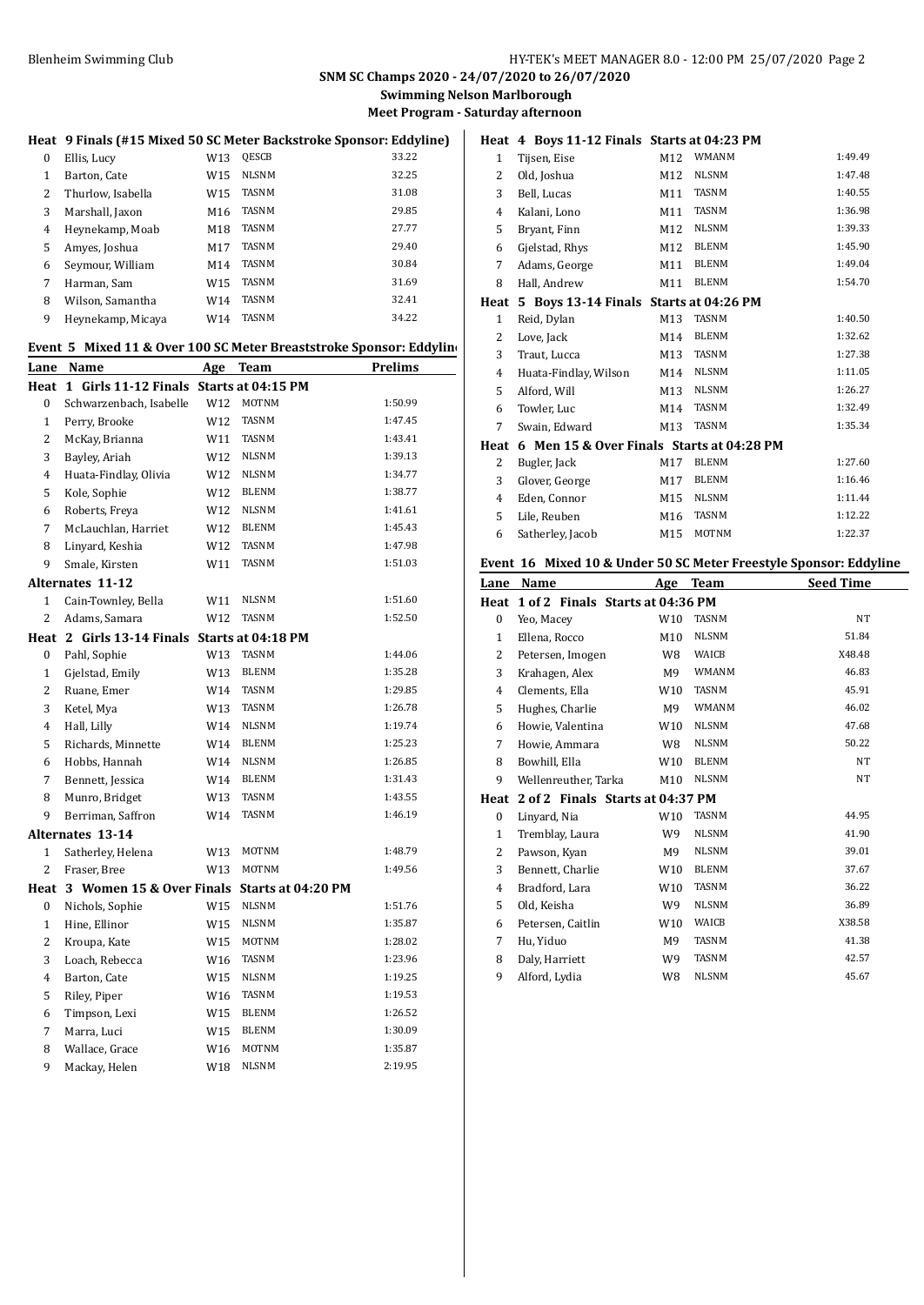**Swimming Nelson Marlborough Meet Program - Saturday afternoon**

| Event 6   Mixed 11 & Over 50 SC Meter Freestyle Sponsor: Eddyline |                                                  |                 |                    |                |
|-------------------------------------------------------------------|--------------------------------------------------|-----------------|--------------------|----------------|
| Lane                                                              | Name                                             |                 | Age Team           | <b>Prelims</b> |
| Heat                                                              | 1 Girls 11-12 Finals                             |                 | Starts at 04:39 PM |                |
| 0                                                                 | Stocker, Harmony                                 | W11             | TASNM              | 35.63          |
| $\mathbf{1}$                                                      | Goomes, Rosie                                    | W12             | <b>NLSNM</b>       | 34.67          |
| $\overline{c}$                                                    | Seymour, Madeline                                | W12             | <b>TASNM</b>       | 33.69          |
| 3                                                                 | Marsh, Katie                                     | W11             | <b>BLENM</b>       | 33.31          |
| $\overline{4}$                                                    | Glover, Eliza                                    | W12             | <b>BLENM</b>       | 31.55          |
| 5                                                                 | Ruane, Keara                                     | W12             | <b>TASNM</b>       | 31.70          |
| 6                                                                 | Cain-Townley, Mia                                | W12             | <b>NLSNM</b>       | 33.35          |
| $\overline{7}$                                                    | Lovell, Nicola                                   | W11             | <b>BLENM</b>       | 34.19          |
| 8                                                                 | McNabb, Carys                                    | W11             | <b>BLENM</b>       | 35.33          |
| 9                                                                 | Collett, Stella                                  | W12             | <b>BLENM</b>       | 35.67          |
|                                                                   | Alternates 11-12                                 |                 |                    |                |
| 1                                                                 | Roberts, Freya                                   | W12             | <b>NLSNM</b>       | 36.75          |
| $\overline{c}$                                                    | McLauchlan, Harriet                              | W12             | <b>BLENM</b>       | 37.15          |
|                                                                   | Heat 2 Girls 13-14 Finals Starts at 04:40 PM     |                 |                    |                |
| $\bf{0}$                                                          | Ruane, Emer                                      | W14             | <b>TASNM</b>       | 31.33          |
| $\mathbf{1}$                                                      | Fox, Kimberley                                   | W14             | <b>TASNM</b>       | 30.88          |
| $\overline{c}$                                                    | Wilson, Samantha                                 | W14             | <b>TASNM</b>       | 29.81          |
| 3                                                                 | Marshall, Alexandra                              | W13             | <b>TASNM</b>       | 29.73          |
| $\overline{4}$                                                    | Ellis, Lucy                                      | W13             | QESCB              | 29.31          |
| 5                                                                 | Barr, Jemima                                     | W14             | TASNM              | 29.32          |
| 6                                                                 | Gallagher, Jessica                               | W14             | <b>NLSNM</b>       | 29.76          |
| 7                                                                 | Swan, Brooke                                     | W13             | TASNM              | 30.13          |
| 8                                                                 | Hobbs, Hannah                                    | W14             | <b>NLSNM</b>       | 31.32          |
| 9                                                                 | Thorstensen, Kyla                                | W13             | <b>BLENM</b>       | 31.37          |
|                                                                   | Alternates 13-14                                 |                 |                    |                |
| $\mathbf{1}$                                                      | Chadderton, Emily                                | W13             | <b>NLSNM</b>       | 31.48          |
| $\overline{c}$                                                    | Hall, Lilly                                      | W14             | <b>NLSNM</b>       | 31.55          |
|                                                                   | Heat 3 Women 15 & Over Finals Starts at 04:41 PM |                 |                    |                |
| $\mathbf{0}$                                                      | Hine, Ellinor                                    | W15             | <b>NLSNM</b>       | 31.96          |
| $\mathbf{1}$                                                      | Smale, Abbey                                     | W17             | <b>TASNM</b>       | 30.62          |
| $\overline{c}$                                                    | Bronte, Elysia                                   | W <sub>16</sub> | WMANM              | 30.24          |
| 3                                                                 | Scott, Jess                                      | W15             | <b>TASNM</b>       | 29.92          |
| $\overline{4}$                                                    | Thurlow, Isabella                                | W15             | TASNM              | 28.31          |
| 5                                                                 | Bryant, Emily                                    | W16             | <b>NLSNM</b>       | 28.74          |
| 6                                                                 | Grenfell, Alexandra                              | W15             | <b>NLSNM</b>       | 29.94          |
| 7                                                                 | Marra, Luci                                      | W15             | <b>BLENM</b>       | 30.55          |
| 8                                                                 | Timpson, Lexi                                    | W15             | <b>BLENM</b>       | 30.73          |
| 9                                                                 | Edwards, Katie                                   | W15             | <b>TASNM</b>       | 32.45          |
|                                                                   | Alternates 15 & Over                             |                 |                    |                |
| $\mathbf{1}$                                                      | Wallace, Grace                                   | W16             | <b>MOTNM</b>       | 32.78          |
| 2                                                                 | Stebbings, Willow                                | W15             | MOTNM              | 32.82          |

|              | Heat 4 Boys 11-12 Finals Starts at 04:43 PM                       |            |                       |                    |
|--------------|-------------------------------------------------------------------|------------|-----------------------|--------------------|
| 0            | McLellan, Shane                                                   | M12        | <b>BLENM</b>          | 38.06              |
| $\mathbf{1}$ | Tijsen, Eise                                                      | M12        | WMANM                 | 36.52              |
| 2            | Old, Joshua                                                       | M12        | NLSNM                 | 33.85              |
| 3            | Kalani, Lono                                                      | M11        | TASNM                 | 32.62              |
| 4            | Price, Alfie                                                      | M11        | <b>BLENM</b>          | 31.16              |
| 5            | Tremblay, Corey                                                   | M12        | NLSNM                 | 32.08              |
| 6            | Skehan, Max                                                       | M11        | <b>BLENM</b>          | 33.52              |
| 7            | Bryant, Finn                                                      | M12        | NLSNM                 | 34.57              |
| 8            | Kepess, Marcell                                                   | M11        | TASNM                 | 36.78              |
| 9            | Adams, George                                                     | M11        | <b>BLENM</b>          | 40.19              |
|              | <b>Alternates 11-12</b>                                           |            |                       |                    |
| $\mathbf{1}$ | Hall, Andrew                                                      | M11        | <b>BLENM</b>          | 40.23              |
| 2            | Bell, Dylan                                                       | M11        | TASNM                 | 40.32              |
|              | Heat 5 Boys 13-14 Finals Starts at 04:44 PM                       |            |                       |                    |
| 0            | Towler, Luc                                                       | M14        | <b>TASNM</b>          | 32.02              |
| $\mathbf{1}$ | Hall, Matthew                                                     | M13        | <b>BLENM</b>          | 31.52              |
| 2            | Love, Jack                                                        | M14        | <b>BLENM</b>          | 29.88              |
| 3            | McAuley, Jobe                                                     | M13        | TASNM                 | 29.00              |
| 4            | Seymour, William                                                  | M14        | <b>TASNM</b>          | 26.29              |
| 5            | Verran, Joel                                                      | M14        | <b>BLENM</b>          | 28.19              |
| 6            | Peacock, Mathew                                                   | M14        | TASNM                 | 29.58              |
| 7            | Traut, Lucca                                                      | M13        | TASNM                 | 30.44              |
| 8            | Alford, Will                                                      | M13        | NLSNM                 | 31.79              |
| 9            | Russ, Finn                                                        | M13        | NLSNM                 | 33.05              |
|              | Alternates 13-14                                                  |            |                       |                    |
| $\mathbf{1}$ | Reid, Dylan                                                       | M13        | TASNM                 | 35.09              |
| 2            | Bradley, Billy                                                    | M13        | TASNM                 | 37.01              |
|              | Heat 6 Men 15 & Over Finals Starts at 04:45 PM                    |            |                       |                    |
|              |                                                                   |            |                       |                    |
| $\mathbf{1}$ | Douglas, Caleb                                                    | M15        | TASNM                 | 29.22              |
| 2            | Drummond, Fergus                                                  | M16        | TASNM                 | 26.80              |
| 3            | Bayley, Oxford                                                    | M16        | NLSNM                 | 25.99              |
| 4            | Amyes, Joshua                                                     | M17        | TASNM                 | 25.26              |
| 5            | Swan, Alec                                                        | M16        | TASNM                 | 25.86              |
| 6            | Timpson, Hamish                                                   | M17        | <b>BLENM</b>          | 26.57              |
| 7            | Bugler, Samuel                                                    | M16        | <b>BLENM</b>          | 28.67              |
| 8            | Satherley, Jacob                                                  | M15        | MOTNM                 | 31.03              |
|              |                                                                   |            |                       |                    |
|              | Event 8 Mixed 11 & Over 200 SC Meter Backstroke Sponsor: Eddyline |            |                       |                    |
| Lane         | Name                                                              | <b>Age</b> | <b>Team</b>           | <b>Prelims</b>     |
| Heat         | 1 Girls 11-12 Finals                                              |            | Starts at 04:47 PM    |                    |
| 3            | Seymour, Madeline                                                 | W12        | TASNM                 | 3:01.89            |
| 4            | Kole, Sophie                                                      | W12        | <b>BLENM</b>          | 2:54.87            |
| 5            | Grenfell, Annabel                                                 | W12        | <b>NLSNM</b>          | 2:56.52            |
| 6            | Fissenden, Pippa                                                  | W11        | <b>BLENM</b>          | 3:45.95            |
| Heat         | 2 Girls 13-14 Finals                                              |            | Starts at 04:51 PM    |                    |
| $\mathbf{1}$ | Berriman, Saffron                                                 | W14        | TASNM                 | 3:28.84            |
| 2            | Adams, Zoe                                                        | W14        | <b>BLENM</b>          | 3:07.74            |
| 3            | Heynekamp, Micaya                                                 | W14        | TASNM                 | 2:45.55            |
| 4            | Gallagher, Jessica                                                | W14        | <b>NLSNM</b>          | 2:41.55            |
| 5            | Eden, Caitlin                                                     | W13        | <b>NLSNM</b>          | 2:42.60            |
| 6            | Thorstensen, Kyla                                                 | W13        | BLENM                 | 2:49.44            |
| 7<br>8       | Pahl, Sophie<br>Mandeno, Chelsea                                  | W13<br>W14 | TASNM<br><b>BLENM</b> | 3:15.50<br>3:35.84 |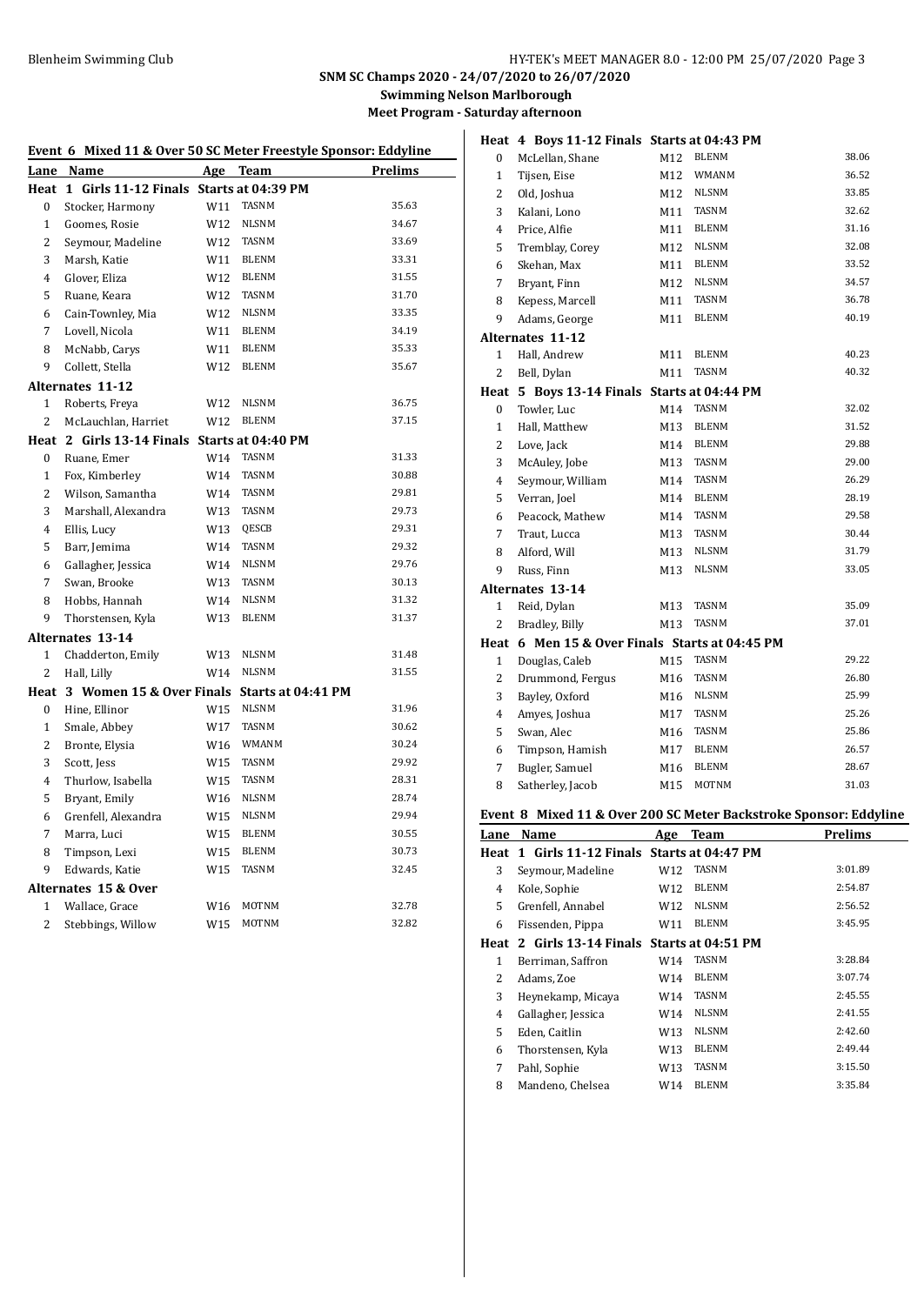## **SNM SC Champs 2020 - 24/07/2020 to 26/07/2020 Swimming Nelson Marlborough**

**Meet Program - Saturday afternoon**

|      | Heat 3 Women 15 & Over Finals (#8)        |                 |              |         |
|------|-------------------------------------------|-----------------|--------------|---------|
| 2    | Edwards, Katie                            | W15             | <b>TASNM</b> | 3:04.06 |
| 3    | Thomas, Sierra                            | W17             | <b>TASNM</b> | 2:39.04 |
| 4    | Anderson, Bree                            | W17             | <b>NLSNM</b> | 2:26.85 |
| 5    | Harman, Sam                               | W15             | <b>TASNM</b> | 2:32.42 |
| 6    | Stebbings, Willow                         | W15             | <b>MOTNM</b> | 2:59.45 |
| Heat | 4 Boys 11-12 Finals Starts at 05:00 PM    |                 |              |         |
| 3    | Bell, Lucas                               | M11             | <b>TASNM</b> | 2:59.25 |
| 4    | Kalani, Lono                              | M11             | <b>TASNM</b> | 2:48.18 |
| 5    | McNabb, Finlay                            | M12             | <b>BLENM</b> | 2:48.48 |
| 6    | Kepess, Marcell                           | M11             | <b>TASNM</b> | 3:13.28 |
| Heat | 5 Boys 13-14 Finals Starts at 05:04 PM    |                 |              |         |
| 3    | Love, Jack                                | M14             | <b>BLENM</b> | 2:46.49 |
| 4    | Seymour, William                          | M14             | <b>TASNM</b> | 2:22.36 |
| 5    | McAuley, Jobe                             | M13             | <b>TASNM</b> | 2:35.75 |
| 6    | McNabb, Lachlan                           | M14             | <b>BLENM</b> | 2:52.81 |
| Heat | 6 Men 15 & Over Finals Starts at 05:08 PM |                 |              |         |
| 3    | Holland, Corban                           | M15             | <b>TASNM</b> | 2:29.09 |
| 4    | Heynekamp, Moab                           | M18             | <b>TASNM</b> | 2:12.62 |
| 5    | Hall, Nic                                 | M <sub>16</sub> | <b>NLSNM</b> | 2:25.28 |
| 6    | Loza, Oliver                              | M15             | <b>BLENM</b> | 2:29.34 |
|      |                                           |                 |              |         |

## **Event 17 Mixed 10 & Under 100 SC Meter Butterfly Sponsor: Eddyline**

| Lane Name      | Team<br>Age                           | <b>Seed Time</b> |
|----------------|---------------------------------------|------------------|
|                | Heat 1 of 1 Finals Starts at 05:12 PM |                  |
| 4 Pawson, Kyan | NLSNM<br>М9                           | 1:51.92          |
|                |                                       |                  |

## **Event 9 Mixed 11 & Over 100 SC Meter Butterfly Sponsor: Eddyline**

| Name              | Age             | Team                     | <b>Prelims</b>                                                                     |
|-------------------|-----------------|--------------------------|------------------------------------------------------------------------------------|
|                   |                 |                          |                                                                                    |
| Lovell, Nicola    | W11             | <b>BLENM</b>             | 1:39.02                                                                            |
| Grenfell, Annabel | W12             | <b>NLSNM</b>             | 1:30.04                                                                            |
| Hughes, Jade      | W12             | <b>WMANM</b>             | 1:26.32                                                                            |
| Glover, Eliza     | W12             | <b>BLENM</b>             | 1:21.88                                                                            |
| Cain-Townley, Mia | W12             | <b>NLSNM</b>             | 1:24.05                                                                            |
| Kole, Sophie      | W12             | <b>BLENM</b>             | 1:27.77                                                                            |
| Seymour, Madeline | W12             | <b>TASNM</b>             | 1:38.95                                                                            |
|                   |                 |                          |                                                                                    |
| Adams, Zoe        | W14             | <b>BLENM</b>             | 1:25.52                                                                            |
| Lovell, Jessica   | W13             | <b>BLENM</b>             | 1:15.69                                                                            |
| Swan, Brooke      | W13             | <b>TASNM</b>             | 1:10.66                                                                            |
| Wilson, Samantha  | W14             | <b>TASNM</b>             | 1:07.50                                                                            |
| Barr, Jemima      | W14             | <b>TASNM</b>             | 1:08.16                                                                            |
| Ellis, Lucy       | W <sub>13</sub> | QESCB                    | 1:13.39                                                                            |
| Fox, Kimberley    | W14             | <b>TASNM</b>             | 1:22.69                                                                            |
| Oliver, Amy       | W14             | <b>WMANM</b>             | 1:32.03                                                                            |
|                   |                 | Starts at 05:19 PM       |                                                                                    |
| Edwards, Katie    | W15             | <b>TASNM</b>             | 1:42.35                                                                            |
| Wallace, Grace    | W <sub>16</sub> | <b>MOTNM</b>             | 1:28.58                                                                            |
| Riley, Piper      | W <sub>16</sub> | <b>TASNM</b>             | 1:09.47                                                                            |
| Loach, Rebecca    | W <sub>16</sub> | <b>TASNM</b>             | 1:13.88                                                                            |
| Kroupa, Kate      | W15             | <b>MOTNM</b>             | 1:32.12                                                                            |
| Mackay, Helen     | W18             | <b>NLSNM</b>             | 2:00.41                                                                            |
|                   |                 | 3 Women 15 & Over Finals | 1 Girls 11-12 Finals Starts at 05:14 PM<br>2 Girls 13-14 Finals Starts at 05:17 PM |

|   | Heat 4 Boys 13-14 Finals Starts at 05:22 PM    |                 |              |         |
|---|------------------------------------------------|-----------------|--------------|---------|
| 3 | Towler, Luc                                    | M14             | <b>TASNM</b> | 1:30.18 |
| 4 | Verran, Joel                                   | M14             | <b>BLENM</b> | 1:07.21 |
| 5 | Peacock, Mathew                                | M14             | <b>TASNM</b> | 1:12.10 |
| 7 | Gjelstad, Rhys                                 | M <sub>12</sub> | <b>BLENM</b> | 1:37.24 |
|   | Heat 5 Men 15 & Over Finals Starts at 05:24 PM |                 |              |         |
| 2 | Bugler, Jack                                   | M17             | <b>BLENM</b> | 1:18.52 |
| 3 | Mandeno, Ollie                                 | M16             | <b>BLENM</b> | 1:07.97 |
| 4 | Amyes, Joshua                                  | M17             | <b>TASNM</b> | 1:01.61 |
| 5 | Marshall, Jaxon                                | M16             | <b>TASNM</b> | 1:02.61 |
| 6 | Douglas, Caleb                                 | M15             | <b>TASNM</b> | 1:14.50 |

## **Event 12 Mixed 11 & Over 200 SC Meter Freestyle Sponsor: Eddyline**

| <b>Lane</b>    | Name                                         | Age             | <b>Team</b>        | <b>Prelims</b> |
|----------------|----------------------------------------------|-----------------|--------------------|----------------|
|                | Heat 1 Girls 11-12 Finals Starts at 05:26 PM |                 |                    |                |
| 0              | Marsh, Katie                                 | W11             | <b>BLENM</b>       | 2:53.61        |
| $\mathbf{1}$   | Goomes, Rosie                                | W12             | <b>NLSNM</b>       | 2:49.49        |
| $\overline{c}$ | Bayley, Ariah                                | W12             | <b>NLSNM</b>       | 2:40.98        |
| 3              | Ruane, Keara                                 | W12             | TASNM              | 2:39.23        |
| $\overline{4}$ | Glover, Eliza                                | W12             | <b>BLENM</b>       | 2:29.36        |
| 5              | Kole, Sophie                                 | W12             | <b>BLENM</b>       | 2:37.89        |
| 6              | Huata-Findlay, Olivia                        | W12             | <b>NLSNM</b>       | 2:40.90        |
| 7              | McKay, Brianna                               | W11             | <b>TASNM</b>       | 2:47.29        |
| 8              | Lovell, Nicola                               | W11             | <b>BLENM</b>       | 2:53.45        |
| 9              | McNabb, Carys                                | W11             | <b>BLENM</b>       | 2:55.98        |
|                | <b>Alternates 11-12</b>                      |                 |                    |                |
| $\mathbf{1}$   | Stocker, Harmony                             | W11             | <b>TASNM</b>       | 2:59.24        |
| $\overline{c}$ | Schwarzenbach, Isabelle                      | W12             | MOTNM              | 3:15.19        |
|                | Heat 2 Girls 13-14 Finals                    |                 | Starts at 05:30 PM |                |
| $\bf{0}$       | Heynekamp, Micaya                            | W14             | TASNM              | 2:35.27        |
| 1              | Chadderton, Emily                            | W13             | <b>NLSNM</b>       | 2:29.22        |
| $\overline{c}$ | Gallagher, Jessica                           | W14             | <b>NLSNM</b>       | 2:26.93        |
| 3              | Hobbs, Hannah                                | W14             | <b>NLSNM</b>       | 2:22.84        |
| $\overline{4}$ | Marshall, Alexandra                          | W13             | <b>TASNM</b>       | 2:16.32        |
| 5              | Swan, Brooke                                 | W13             | TASNM              | 2:20.85        |
| 6              | Richards, Minnette                           | W14             | <b>BLENM</b>       | 2:26.61        |
| 7              | Fox, Kimberley                               | W14             | <b>TASNM</b>       | 2:27.55        |
| 8              | Bennett, Jessica                             | W14             | <b>BLENM</b>       | 2:30.39        |
| 9              | Lovell, Jessica                              | W13             | <b>BLENM</b>       | 2:35.63        |
|                | <b>Alternates 13-14</b>                      |                 |                    |                |
| 1              | Ellena, Eva                                  | W13             | <b>NLSNM</b>       | 2:36.14        |
| $\overline{2}$ | Thorstensen, Kyla                            | W13             | <b>BLENM</b>       | 2:39.45        |
|                | Heat 3 Women 15 & Over Finals                |                 | Starts at 05:33 PM |                |
| 0              | Bronte, Elysia                               | W16             | <b>WMANM</b>       | 2:28.35        |
| $\mathbf{1}$   | Thomas, Sierra                               | W17             | <b>TASNM</b>       | 2:20.72        |
| $\overline{2}$ | Smale, Abbey                                 | W17             | <b>TASNM</b>       | 2:16.84        |
| 3              | Anderson, Bree                               | W17             | <b>NLSNM</b>       | 2:14.32        |
| $\overline{4}$ | Bryant, Emily                                | W <sub>16</sub> | <b>NLSNM</b>       | 2:12.04        |
| 5              | Riley, Piper                                 | W16             | <b>TASNM</b>       | 2:12.61        |
| 6              | Thurlow, Isabella                            | W15             | TASNM              | 2:15.25        |
| 7              | Grenfell, Alexandra                          | W15             | <b>NLSNM</b>       | 2:20.67        |
| 8              | Scott, Jess                                  | W15             | <b>TASNM</b>       | 2:22.80        |
| 9              | Hine, Ellinor                                | W15             | <b>NLSNM</b>       | 2:31.51        |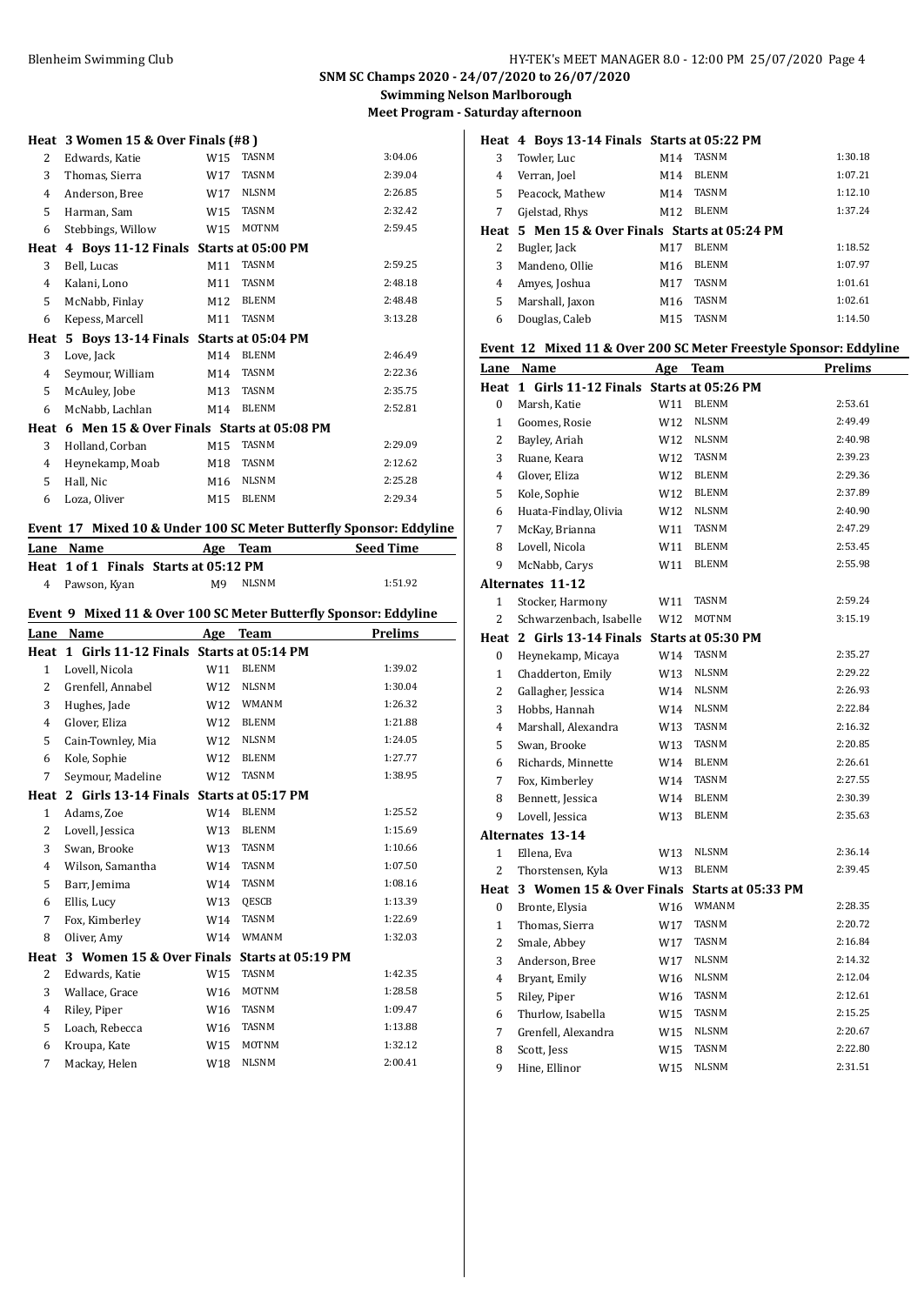**Swimming Nelson Marlborough**

**Meet Program - Saturday afternoon**

|                  |                                                             |     |              | Alternates 15 & Over(#12 Mixed 11 & Over 200 SC Meter Freestyle Sp |                  |                         |                       | Heat 2 of 2 Finals Starts at 06:05 PM  |                  |
|------------------|-------------------------------------------------------------|-----|--------------|--------------------------------------------------------------------|------------------|-------------------------|-----------------------|----------------------------------------|------------------|
| $\mathbf{1}$     | Wallace, Grace                                              | W16 | MOTNM        | 2:44.05                                                            | $\boldsymbol{0}$ | Linyard, Nia            |                       | W10                                    | <b>TASM</b>      |
| 2                | Edwards, Katie                                              |     | W15 TASNM    | 2:47.51                                                            | $\mathbf{1}$     | Clements, Ella          |                       | W10                                    | <b>TASN</b>      |
|                  | Heat 4 Boys 11-12 Finals Starts at 05:37 PM                 |     |              |                                                                    | $\overline{2}$   |                         | Bennett, Charlie      | W10                                    | <b>BLEI</b>      |
| $\mathbf{1}$     | Tijsen, Eise                                                |     | M12 WMANM    | 3:12.28                                                            | 3                | Old, Keisha             |                       | W9                                     | <b>NLSI</b>      |
| 2                | Old, Joshua                                                 | M12 | <b>NLSNM</b> | 2:55.24                                                            | 4                | Bradford, Lara          |                       | W10                                    | <b>TASN</b>      |
| 3                | Bryant, Finn                                                | M12 | <b>NLSNM</b> | 2:41.79                                                            | 5                | Kalani, Maicah          |                       | M <sub>9</sub>                         | <b>TASM</b>      |
| 4                | Tremblay, Corey                                             | M12 | NLSNM        | 2:34.28                                                            | 6                | Pawson, Kyan            |                       | M <sub>9</sub>                         | <b>NLSI</b>      |
| 5                | Kalani, Lono                                                | M11 | <b>TASNM</b> | 2:40.86                                                            | 7                | Daly, Harriett          |                       | W <sub>9</sub>                         | <b>TASM</b>      |
| 6                | Bell, Lucas                                                 | M11 | <b>TASNM</b> | 2:52.44                                                            | 8                |                         | Petersen, Caitlin     | W10                                    | WAI <sup>(</sup> |
| $\overline{7}$   | Kepess, Marcell                                             | M11 | <b>TASNM</b> | 2:59.12                                                            | 9                | Hu, Yiduo               |                       | M <sub>9</sub>                         | <b>TASM</b>      |
|                  | Heat 5 Boys 13-14 Finals Starts at 05:41 PM                 |     |              |                                                                    |                  |                         |                       |                                        |                  |
| $\boldsymbol{0}$ | McNabb, Lachlan                                             | M14 | <b>BLENM</b> | 2:36.82                                                            |                  |                         |                       | Event 13 Mixed 11 & Over 100 SC Met    |                  |
| $\mathbf{1}$     | Swain, Edward                                               | M13 | <b>TASNM</b> | 2:31.40                                                            |                  | Lane Name               |                       |                                        | Age Tear         |
| $\overline{2}$   | Traut, Lucca                                                | M13 | <b>TASNM</b> | 2:28.69                                                            |                  |                         |                       | Heat 1 Girls 11-12 Finals Starts at 06 |                  |
| $\sqrt{3}$       | Verran, Joel                                                | M14 | <b>BLENM</b> | 2:13.45                                                            | 0                | Roberts, Freya          |                       | W12                                    | <b>NLSI</b>      |
| $\overline{4}$   | Seymour, William                                            | M14 | TASNM        | 2:08.55                                                            | $\mathbf{1}$     | Lovell, Nicola          |                       | W11                                    | <b>BLEI</b>      |
| 5                | Barton, Adam                                                | M14 | <b>NLSNM</b> | 2:12.86                                                            | 2                |                         | Grenfell, Annabel     | W12                                    | <b>NLSI</b>      |
| 6                | McAuley, Jobe                                               | M13 | <b>TASNM</b> | 2:24.48                                                            | 3                |                         | Cain-Townley, Mia     | W12                                    | <b>NLSI</b>      |
| 7                | Alford, Will                                                | M13 | <b>NLSNM</b> | 2:30.90                                                            | 4                | Glover, Eliza           |                       | W12                                    | <b>BLEI</b>      |
| 8                | Towler, Luc                                                 | M14 | <b>TASNM</b> | 2:31.45                                                            | 5                |                         | Huata-Findlay, Olivia | W12                                    | <b>NLSI</b>      |
| 9                | Russ, Finn                                                  | M13 | <b>NLSNM</b> | 2:41.23                                                            | 6                | Hughes, Jade            |                       | W12                                    | WM/              |
|                  | Alternates 13-14                                            |     |              |                                                                    | 7                | Goomes, Rosie           |                       | W12                                    | <b>NLSI</b>      |
| $\mathbf{1}$     | Hall, Matthew                                               | M13 | <b>BLENM</b> | 2:46.18                                                            | 8                |                         | Seymour, Madeline     | W12                                    | <b>TASM</b>      |
|                  | Heat 6 Men 15 & Over Finals Starts at 05:44 PM              |     |              |                                                                    | 9                |                         | Cain-Townley, Bella   | W11                                    | <b>NLSI</b>      |
| $\boldsymbol{0}$ | Loza, Oliver                                                | M15 | <b>BLENM</b> | 2:15.34                                                            |                  | <b>Alternates 11-12</b> |                       |                                        |                  |
| $\mathbf{1}$     | Timpson, Hamish                                             | M17 | <b>BLENM</b> | 2:12.25                                                            | $\mathbf{1}$     |                         | Stocker, Harmony      | W11                                    | <b>TASN</b>      |
| $\overline{c}$   | Hall, Nic                                                   | M16 | <b>NLSNM</b> | 2:05.01                                                            | 2                |                         | Linyard, Keshia       | W12                                    | <b>TASN</b>      |
| 3                | Swan, Alec                                                  | M16 | <b>TASNM</b> | 1:59.76                                                            |                  |                         |                       | Heat 2 Girls 13-14 Finals Starts at 06 |                  |
| $\overline{4}$   | Amyes, Joshua                                               | M17 | <b>TASNM</b> | 1:58.38                                                            | 0                | Eden, Caitlin           |                       | W13                                    | <b>NLSI</b>      |
| 5                | Bayley, Oxford                                              | M16 | <b>NLSNM</b> | 1:59.56                                                            | $\mathbf{1}$     |                         | Gallagher, Jessica    | W14                                    | <b>NLSI</b>      |
| 6                | Heynekamp, Moab                                             | M18 | <b>TASNM</b> | 2:00.56                                                            | 2                | Hall, Lilly             |                       | W14                                    | <b>NLSI</b>      |
| 7                | Drummond, Fergus                                            | M16 | <b>TASNM</b> | 2:05.28                                                            | 3                | Barr, Jemima            |                       | W14                                    | <b>TASM</b>      |
| 8                | Glover, George                                              | M17 | <b>BLENM</b> | 2:12.66                                                            | $\overline{4}$   |                         | Wilson, Samantha      | W14                                    | <b>TASM</b>      |
| 9                | Holland, Corban                                             | M15 | <b>TASNM</b> | 2:19.40                                                            | 5                | Ellis, Lucy             |                       | W13                                    | QES <sub>(</sub> |
|                  | Alternates 15 & Over                                        |     |              |                                                                    | 6                |                         | Marshall, Alexandra   | W13                                    | <b>TASN</b>      |
| $\mathbf{1}$     | Bugler, Jack                                                | M17 | <b>BLENM</b> | 2:23.24                                                            | 7                |                         | Richards, Minnette    | W14                                    | <b>BLEI</b>      |
| 2                | Satherley, Jacob                                            | M15 | <b>MOTNM</b> | 2:28.24                                                            | 8                | Ruane, Emer             |                       | W14                                    | <b>TASM</b>      |
|                  |                                                             |     |              |                                                                    | 9                | Lovell, Jessica         |                       | W13                                    | <b>BLEI</b>      |
|                  | Event 18 Mixed 10 & Under 100 SC Meter IM Sponsor: Eddyline |     |              |                                                                    |                  | Alternates 13-14        |                       |                                        |                  |
| Lane             | Name                                                        | Age | <b>Team</b>  | <b>Seed Time</b>                                                   | $\mathbf{1}$     | Fox, Kimberley          |                       |                                        | W14 TASM         |

|   | Heat 1 of 2 Finals Starts at 06:02 PM |                 |              |          |
|---|---------------------------------------|-----------------|--------------|----------|
|   | Krahagen, Alex                        | M9              | WMANM        | NT       |
|   | Ellena, Rocco                         | M <sub>10</sub> | NLSNM        | NT       |
| 4 | Petersen, Imogen                      | W8              | <b>WAICB</b> | X2:06.00 |
|   | Hughes, Charlie                       | M9              | WMANM        | 2:08.05  |
|   | Yeo, Macey                            | W10             | <b>TASNM</b> | NT       |

|   | leal 2012 Filiais Starts at 00:05 PM |                |              |          |
|---|--------------------------------------|----------------|--------------|----------|
| 0 | Linyard, Nia                         | W10            | <b>TASNM</b> | 1:50.99  |
| 1 | Clements, Ella                       | W10            | <b>TASNM</b> | 1:47.24  |
| 2 | Bennett, Charlie                     | W10            | <b>BLENM</b> | 1:44.95  |
| 3 | Old, Keisha                          | W9             | <b>NLSNM</b> | 1:38.16  |
| 4 | Bradford, Lara                       | W10            | <b>TASNM</b> | 1:29.81  |
| 5 | Kalani, Maicah                       | M <sub>9</sub> | <b>TASNM</b> | 1:33.46  |
| 6 | Pawson, Kyan                         | M <sub>9</sub> | <b>NLSNM</b> | 1:41.14  |
| 7 | Daly, Harriett                       | W9             | <b>TASNM</b> | 1:46.66  |
| 8 | Petersen, Caitlin                    | W10            | <b>WAICB</b> | X1:48.29 |
| 9 | Hu, Yiduo                            | M <sub>9</sub> | <b>TASNM</b> | 2:03.34  |

## **Event 13 Mixed 11 & Over 100 SC Meter IM Sponsor: Eddyline**

|                | Lane Name                                        | Age | <b>Team</b>  | Prelims |
|----------------|--------------------------------------------------|-----|--------------|---------|
|                | Heat 1 Girls 11-12 Finals Starts at 06:08 PM     |     |              |         |
| 0              | Roberts, Freya                                   | W12 | <b>NLSNM</b> | 1:31.78 |
| $\mathbf{1}$   | Lovell, Nicola                                   | W11 | <b>BLENM</b> | 1:31.25 |
| $\overline{c}$ | Grenfell, Annabel                                | W12 | <b>NLSNM</b> | 1:26.91 |
| 3              | Cain-Townley, Mia                                | W12 | <b>NLSNM</b> | 1:24.56 |
| 4              | Glover, Eliza                                    | W12 | <b>BLENM</b> | 1:22.37 |
| 5              | Huata-Findlay, Olivia                            | W12 | <b>NLSNM</b> | 1:24.46 |
| 6              | Hughes, Jade                                     | W12 | WMANM        | 1:24.66 |
| 7              | Goomes, Rosie                                    | W12 | <b>NLSNM</b> | 1:30.98 |
| 8              | Seymour, Madeline                                | W12 | <b>TASNM</b> | 1:31.59 |
| 9              | Cain-Townley, Bella                              | W11 | <b>NLSNM</b> | 1:33.93 |
|                | <b>Alternates 11-12</b>                          |     |              |         |
| $\mathbf{1}$   | Stocker, Harmony                                 | W11 | <b>TASNM</b> | 1:37.32 |
| $\overline{c}$ | Linyard, Keshia                                  | W12 | <b>TASNM</b> | 1:40.61 |
|                | Heat 2 Girls 13-14 Finals Starts at 06:10 PM     |     |              |         |
| 0              | Eden, Caitlin                                    | W13 | <b>NLSNM</b> | 1:19.61 |
| $\mathbf{1}$   | Gallagher, Jessica                               | W14 | <b>NLSNM</b> | 1:19.13 |
| $\overline{c}$ | Hall, Lilly                                      | W14 | <b>NLSNM</b> | 1:16.95 |
| 3              | Barr, Jemima                                     | W14 | <b>TASNM</b> | 1:14.01 |
| $\overline{4}$ | Wilson, Samantha                                 | W14 | <b>TASNM</b> | 1:12.42 |
| 5              | Ellis, Lucy                                      | W13 | QESCB        | 1:13.15 |
| 6              | Marshall, Alexandra                              | W13 | <b>TASNM</b> | 1:16.40 |
| 7              | Richards, Minnette                               | W14 | <b>BLENM</b> | 1:16.97 |
| 8              | Ruane, Emer                                      | W14 | <b>TASNM</b> | 1:19.54 |
| 9              | Lovell, Jessica                                  | W13 | <b>BLENM</b> | 1:20.21 |
|                | <b>Alternates 13-14</b>                          |     |              |         |
| $\mathbf{1}$   | Fox, Kimberley                                   | W14 | <b>TASNM</b> | 1:21.35 |
| $\overline{c}$ | Bennett, Jessica                                 | W14 | <b>BLENM</b> | 1:21.47 |
|                | Heat 3 Women 15 & Over Finals Starts at 06:12 PM |     |              |         |
| 0              | Stebbings, Willow                                | W15 | <b>MOTNM</b> | 1:28.34 |
| $\mathbf{1}$   | Bronte, Elysia                                   | W16 | <b>WMANM</b> | 1:19.84 |
| 2              | Timpson, Lexi                                    | W15 | <b>BLENM</b> | 1:18.19 |
| 3              | Thurlow, Isabella                                | W15 | <b>TASNM</b> | 1:12.71 |
| 4              | Barton, Cate                                     | W15 | <b>NLSNM</b> | 1:11.63 |
| 5              | Harman, Sam                                      | W15 | <b>TASNM</b> | 1:12.02 |
| 6              | Loach, Rebecca                                   | W16 | <b>TASNM</b> | 1:14.03 |
| 7              | Grenfell, Alexandra                              | W15 | <b>NLSNM</b> | 1:18.79 |
| 8              | Wallace, Grace                                   | W16 | MOTNM        | 1:26.26 |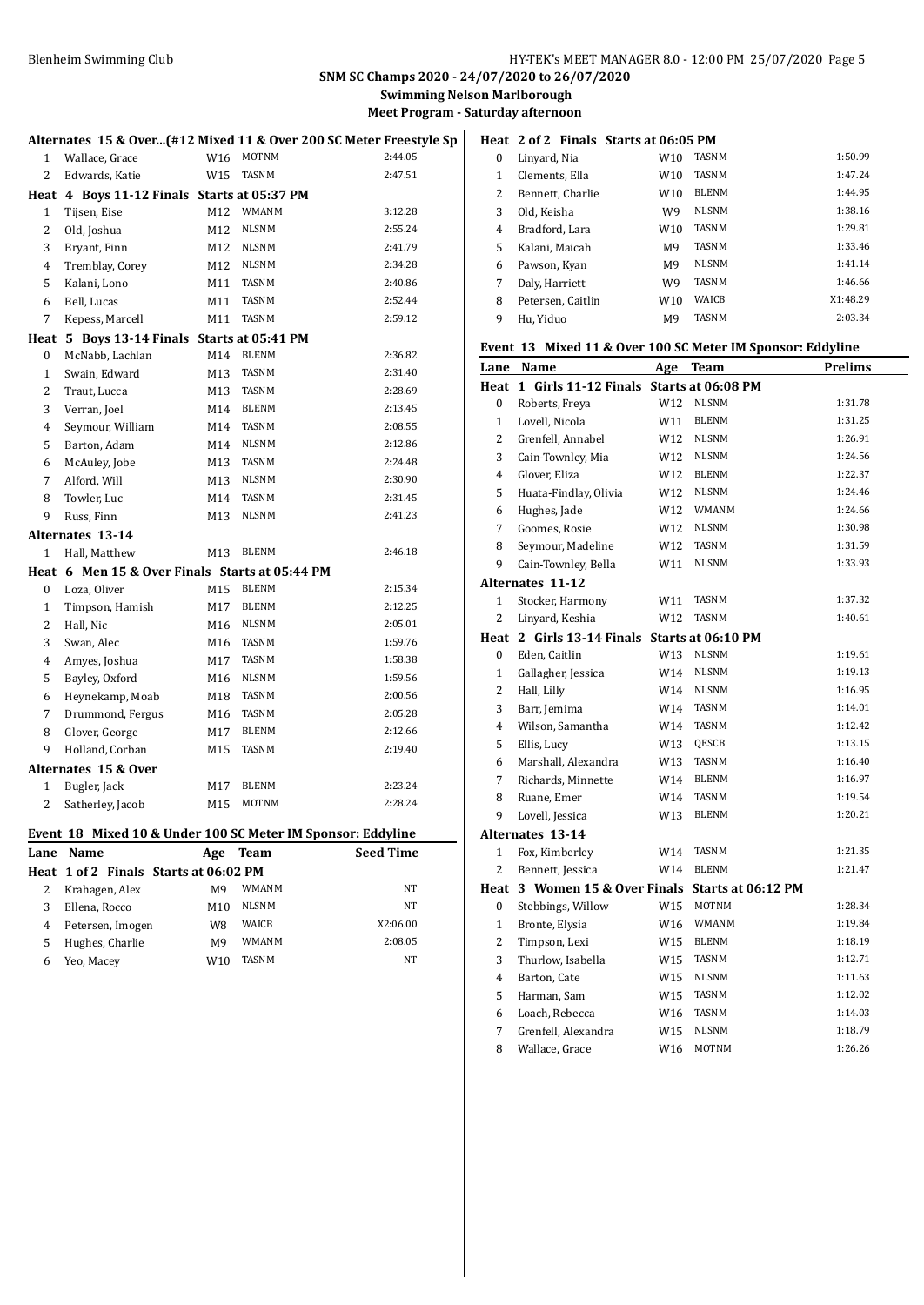## **SNM SC Champs 2020 - 24/07/2020 to 26/07/2020 Swimming Nelson Marlborough**

**Meet Program - Saturday afternoon**

## **Heat 4 Boys 11-12 Finals (#13 )**

| $\boldsymbol{0}$ | McLellan, Shane                           | M12 | <b>BLENM</b> | 1:43.48 |
|------------------|-------------------------------------------|-----|--------------|---------|
| 1                | Old, Joshua                               | M12 | <b>NLSNM</b> | 1:36.64 |
| 2                | Bryant, Finn                              | M12 | <b>NLSNM</b> | 1:27.67 |
| 3                | McNabb, Finlay                            | M12 | <b>BLENM</b> | 1:25.80 |
| $\overline{4}$   | Price, Alfie                              | M11 | <b>BLENM</b> | 1:24.31 |
| 5                | Tremblay, Corey                           | M12 | <b>NLSNM</b> | 1:25.76 |
| 6                | Gjelstad, Rhys                            | M12 | <b>BLENM</b> | 1:26.73 |
| 7                | Kepess, Marcell                           | M11 | <b>TASNM</b> | 1:34.26 |
| 8                | Tijsen, Eise                              | M12 | WMANM        | 1:40.46 |
| 9                | Hall, Andrew                              | M11 | <b>BLENM</b> | 1:48.58 |
| Heat             | 5 Boys 13-14 Finals Starts at 06:17 PM    |     |              |         |
| 0                | Reid, Dylan                               | M13 | <b>TASNM</b> | 1:31.66 |
| 1                | Hall, Matthew                             | M13 | <b>BLENM</b> | 1:25.07 |
| 2                | Alford, Will                              | M13 | <b>NLSNM</b> | 1:21.02 |
| 3                | Traut, Lucca                              | M13 | <b>TASNM</b> | 1:15.37 |
| 4                | McAuley, Jobe                             | M13 | <b>TASNM</b> | 1:13.73 |
| 5                | Huata-Findlay, Wilson                     | M14 | <b>NLSNM</b> | 1:14.96 |
| 6                | Love, Jack                                | M14 | <b>BLENM</b> | 1:18.61 |
| 7                | Towler, Luc                               | M14 | <b>TASNM</b> | 1:24.57 |
| 8                | Swain, Edward                             | M13 | <b>TASNM</b> | 1:26.03 |
| Heat             | 6 Men 15 & Over Finals Starts at 06:19 PM |     |              |         |
| $\mathbf{1}$     | Bugler, Jack                              | M17 | <b>BLENM</b> | 1:16.94 |
| 2                | Timpson, Hamish                           | M17 | <b>BLENM</b> | 1:09.60 |
| 3                | Lile, Reuben                              | M16 | <b>TASNM</b> | 1:05.37 |
| 4                | Heynekamp, Moab                           | M18 | <b>TASNM</b> | 1:01.20 |
| 5                | Marshall, Jaxon                           | M16 | <b>TASNM</b> | 1:04.22 |
| 6                | Eden, Connor                              | M15 | <b>NLSNM</b> | 1:08.92 |
| 7                | Loza, Oliver                              | M15 | <b>BLENM</b> | 1:11.41 |
| 8                | Douglas, Caleb                            | M15 | <b>TASNM</b> | 1:18.24 |

## Event 19 Mixed 10 & Under 200 SC Meter Medley Relay Sponsor: Eddy

|   | Lane Team                             | Relay | <b>Seed Time</b>            |
|---|---------------------------------------|-------|-----------------------------|
|   | Heat 1 of 1 Finals Starts at 06:36 PM |       |                             |
| 4 | <b>NLSNM</b>                          | А     | 2:49.99                     |
|   | 1) Old, Keisha W9                     |       | 2) Tremblay, Laura W9       |
|   | 3) Pawson, Kyan M9                    |       | 4) Wellenreuther, Tarka M10 |
| 5 | <b>TASNM</b>                          | A     | 3:05.76                     |
|   | 1) Daly, Harriett W9                  |       | 2) Bradford, Lara W10       |
|   | 3) Kalani, Maicah M9                  |       | 4) Hu, Yiduo M9             |
|   |                                       |       |                             |

| Lane           | <b>Team</b>                      | Relay | <b>Seed Time</b>             |
|----------------|----------------------------------|-------|------------------------------|
| Heat           | 1 of 1 Finals Starts at 06:40 PM |       |                              |
| $\mathbf{1}$   | <b>BLENM</b>                     | C     | <b>NT</b>                    |
|                | 1) Bennett, Aidan M11            |       | 2) McLauchlan, Harriet W12   |
|                | 3) Marsh, Katie W11              |       | 4) Collett, Stella W12       |
| $\overline{c}$ | <b>TASNM</b>                     | B     | 2:53.26                      |
|                | 1) McKay, Brianna W11            |       | 2) Kenyon, Zarriah W12       |
|                | 3) Perry, Brooke W12             |       | 4) Stocker, Harmony W11      |
| 3              | <b>BLENM</b>                     | A     | 2:32.21                      |
|                | 1) McNabb, Finlay M12            |       | 2) Glover, Eliza W12         |
|                | 3) Price, Alfie M11              |       | 4) Lovell, Nicola W11        |
| 4              | <b>NLSNM</b>                     | A     | 2:26.29                      |
|                | 1) Grenfell, Annabel W12         |       | 2) Huata-Findlay, Olivia W12 |
|                | 3) Cain-Townley, Mia W12         |       | 4) Tremblay, Corey M12       |
| 5              | <b>TASNM</b>                     | A     | 2:32.11                      |
|                | 1) Bell, Lucas M11               |       | 2) Kalani, Lono M11          |
|                | 3) Seymour, Madeline W12         |       | 4) Ruane, Keara W12          |
| 6              | <b>NLSNM</b>                     | B     | 2:41.03                      |
|                | 1) Goomes, Rosie W12             |       | 2) Bayley, Ariah W12         |
|                | 3) Cain-Townley, Bella W11       |       | 4) Bryant, Finn M12          |
| 7              | <b>BLENM</b>                     | B     | NT                           |
|                | 1) Kole, Sophie W12              |       | 2) Gjelstad, Rhys M12        |
|                | 3) McNabb, Carys W11             |       | 4) Skehan, Max M11           |
| 8              | <b>BLENM</b>                     | D     | NT                           |
|                | 1) McLellan, Shane M12           |       | 2) Hall, Andrew M11          |
|                | 3) Bennett, Charlie W10          |       | 4) Fissenden, Pippa W11      |

## **Event 20 Mixed 11-12 200 SC Meter Medley Relay Sponsor: Eddyline**